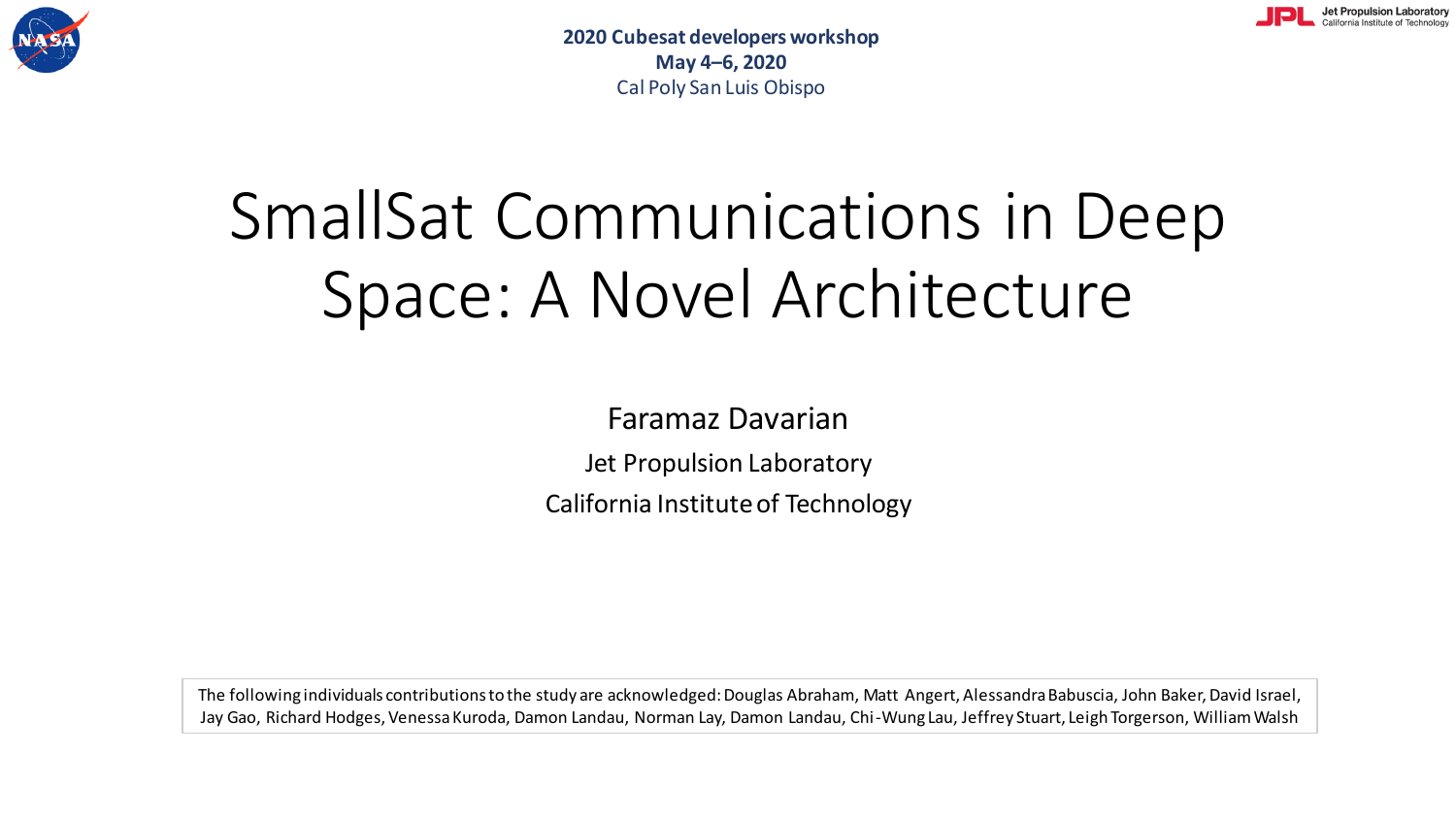



## Background

- A NASA multiagency study in 2018 investigated improvements to SmallSat communications systems to allow SmallSats play a greater role in deep space science endeavors
- The space segment and the ground network were treated as a whole to provide for improvements not only via investments in technology, but also via improvements in operational procedures
	- In this study the ground network is assumed to be NASA's Deep Space Network (DSN)
- The study product was a set of recommendations (or guidelines) to space agencies and the planetary SmallSat community.
- The adoption of some or all of the guidelines is expected to result in an enhanced communications capability for the deep space SmallSat missions.

| <b>Type</b> | <b>Transmit Power</b> | <b>Antenna Size</b> | <b>Dry Mass</b> | <b>Comment</b> |
|-------------|-----------------------|---------------------|-----------------|----------------|
| CubeSat     | 4 W (SSPA)            | 0.5 <sub>m</sub>    | N/A             | 6U CubeSat     |
| MicroSat    | 30 W (TWTA)           | 1.5 <sub>m</sub>    | < 100 kg        |                |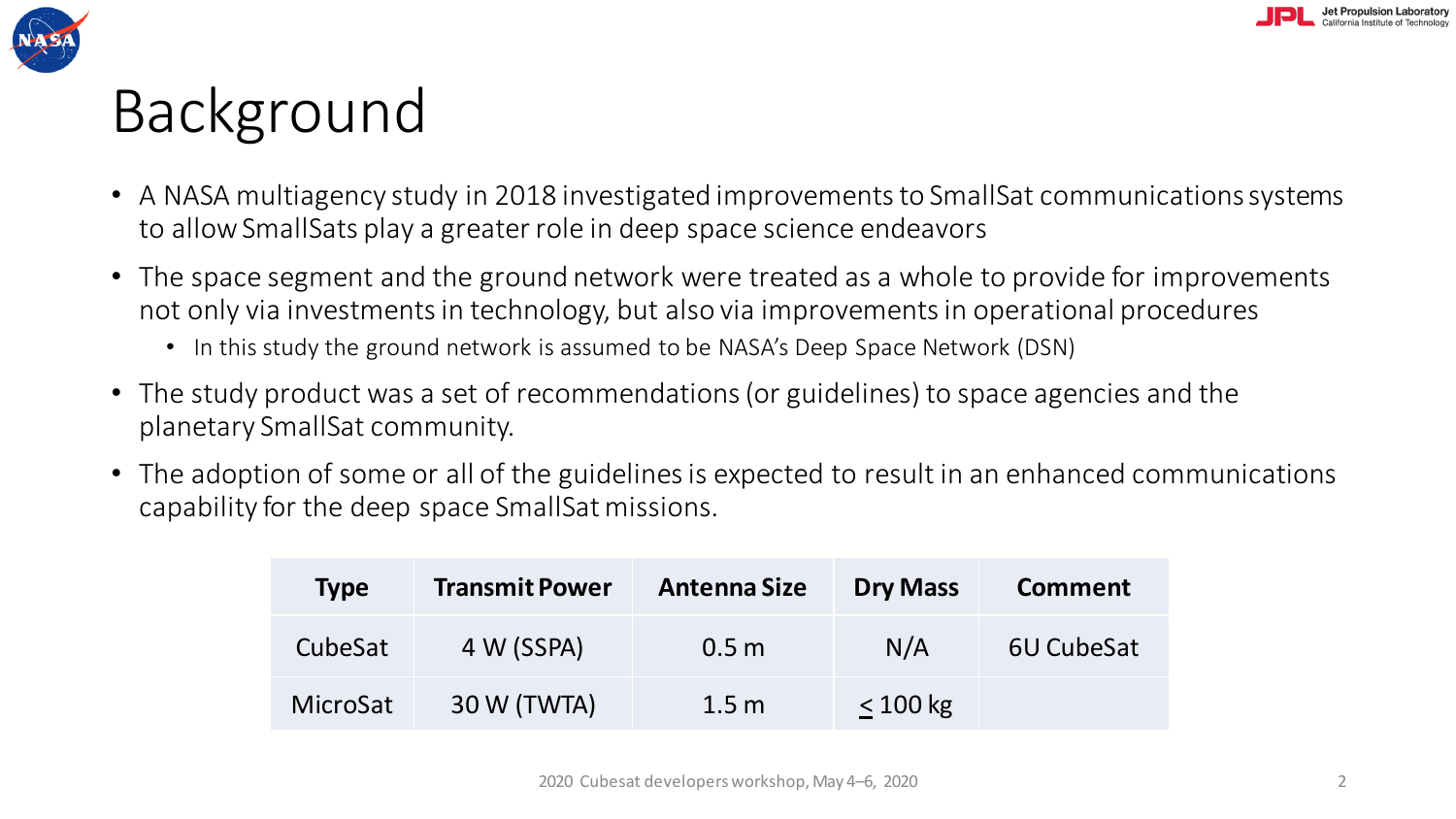

### Recommendations

1. SmallSats are encouraged to baseline their downlink at Ka-band to benefit from more spectrum availability, less competition for spectrum and increased antenna gain at Ka frequencies relative to lower bands



#### Data Related to Figure

| <b>Spacecraft</b>                   | CubeSat (6U)     | <b>MicroSat</b><br>$($ ~100 kg) |
|-------------------------------------|------------------|---------------------------------|
| <b>Spacecraft Transmitter Power</b> | 4 W              | 30 W                            |
| <b>Spacecraft Antenna Size</b>      | 0.5 <sub>m</sub> | 1.5 <sub>m</sub>                |
| <b>Ground</b>                       |                  |                                 |
| <b>Elevation</b>                    | 20 deg           | 20 deg                          |
| <b>DSN</b> antenna size             | 34 m             | 34 m                            |
| <b>Receiver</b>                     | Cryocooled       | Cryocooled                      |
| <b>Transmitter</b>                  | N/A              | N/A                             |
| <b>Link</b>                         |                  |                                 |
| <b>Frequency X</b>                  | 8415 MHz         | 8415 MHz                        |
| <b>Frequency K</b>                  | 26000 MHz        | 26000 MHz                       |
| <b>Frequency Ka</b>                 | 32000 MHz        | 32000 MHz                       |
| <b>Modulation</b>                   | <b>BPSK</b>      | <b>BPSK</b>                     |
| <b>Coding</b>                       | LDPC (1024, 1/2) | LDPC (1024,                     |
|                                     |                  | $\frac{1}{2}$                   |
| <b>Weather</b>                      | 90%              | 90%                             |
| <b>Margin (dB)</b>                  | 3                | 3                               |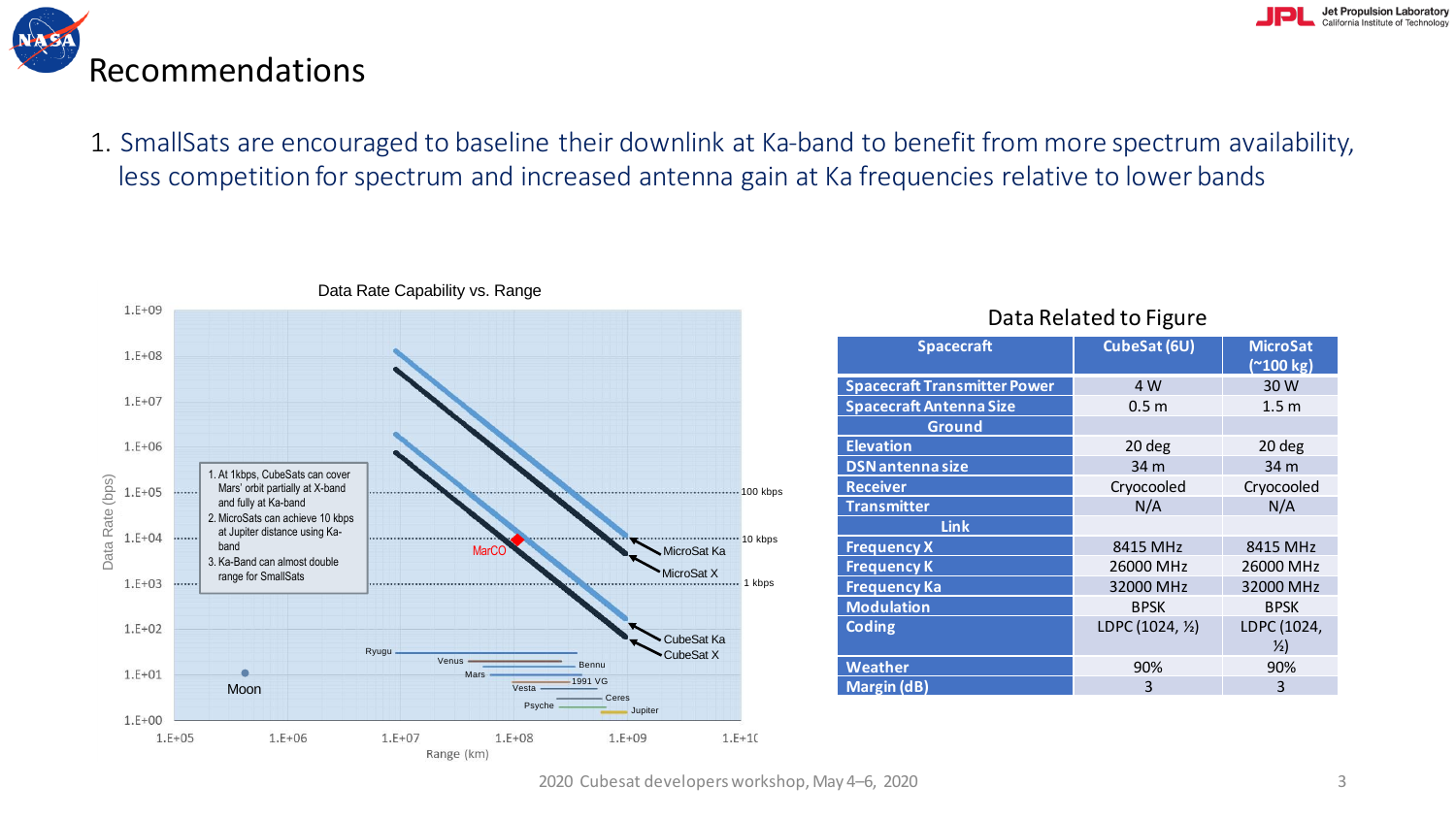

2. A study needs to be performed to investigate options for emergency mode communications. This might include evaluating the use of directional antennas, diversity antennas, lower data rates, etc." **Emergency conducting** and ase of an economaranteming



| <b>Spacecraft</b>                 | <b>Small SmallSat (6U)</b> | Large SmallSat (~100 kg) |  |
|-----------------------------------|----------------------------|--------------------------|--|
| <b>Spacecraft Transmitter</b>     | 4 W                        | 30 W                     |  |
| <b>Power</b>                      |                            |                          |  |
| <b>Spacecraft Antenna (single</b> | 8 dBi                      | 8 dBi                    |  |
| patch array)                      |                            |                          |  |
| <b>Ground</b>                     |                            |                          |  |
| <b>Elevation</b>                  | 20 deg                     | 20 deg                   |  |
| DSN station (31-m antenna,        | DSS34                      | DSS34                    |  |
| 20 kW amplifier)                  |                            |                          |  |
| <b>Link</b>                       |                            |                          |  |
| <b>Telemetry Modulation</b>       | 46 deg                     | 46 deg                   |  |
| <b>Index</b>                      |                            |                          |  |
| <b>Telemetry Datarate</b>         | 10 bps                     | 10 bps                   |  |
| <b>Frequency X</b>                | 8415 MHz                   | 8415 MHz                 |  |
| <b>Modulation</b>                 | <b>BPSK</b>                | <b>BPSK</b>              |  |
| <b>Coding</b>                     | Turbo (1784, 1/6)          | Turbo (1784, 1/6)        |  |
| <b>Weather</b>                    | 90%                        | 90%                      |  |
| <b>Margin (dB)</b>                | 3                          | 3                        |  |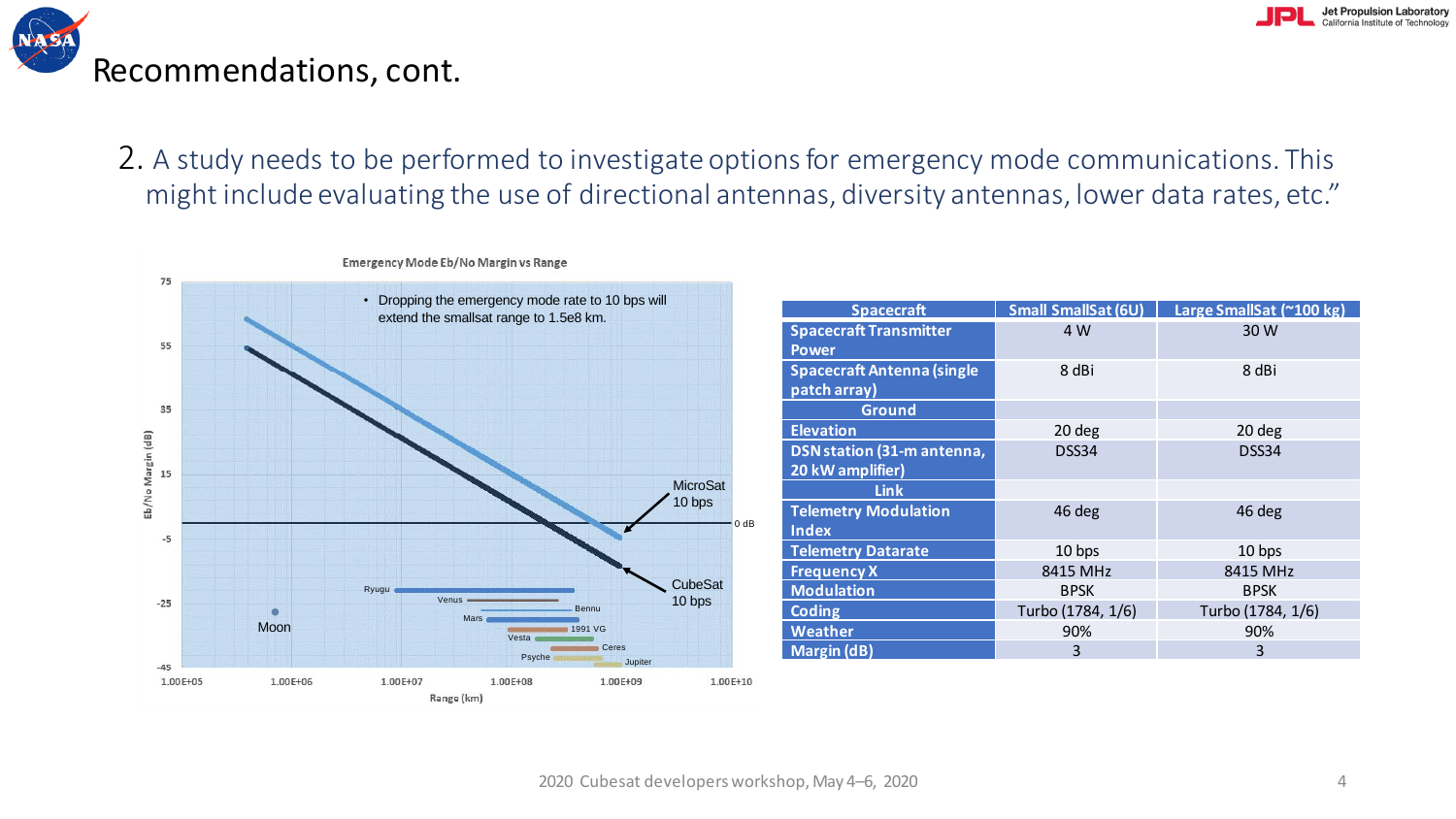

- 3. Deep space optical communication has the potential of providing many benefits for large primary missions that produce volumes of science data. However, because at this point the technology is not developed far enough and that a low-cost optical ground structure does not yet exist, it is recommended that the planetary SmallSat community to continue the evaluation of this technology for further maturation.
- 4. A study should be conducted to reduce SWaP of radios to free up SmallSat resources to be applied to primary mission goals. The study should include both DTE and proximity applications.
	- Example, combine DTE and proximity radios in one
- 5. SmallSats that use range observations for their navigation should employ PN regenerative ranging to improve range SNR and reduce interference effect on the range signal, improving communications efficiency.
- 6. SmallSats that intend to use DDOR for navigation should spread their DOR tone in order to improve their navigation accuracy without added operational cost.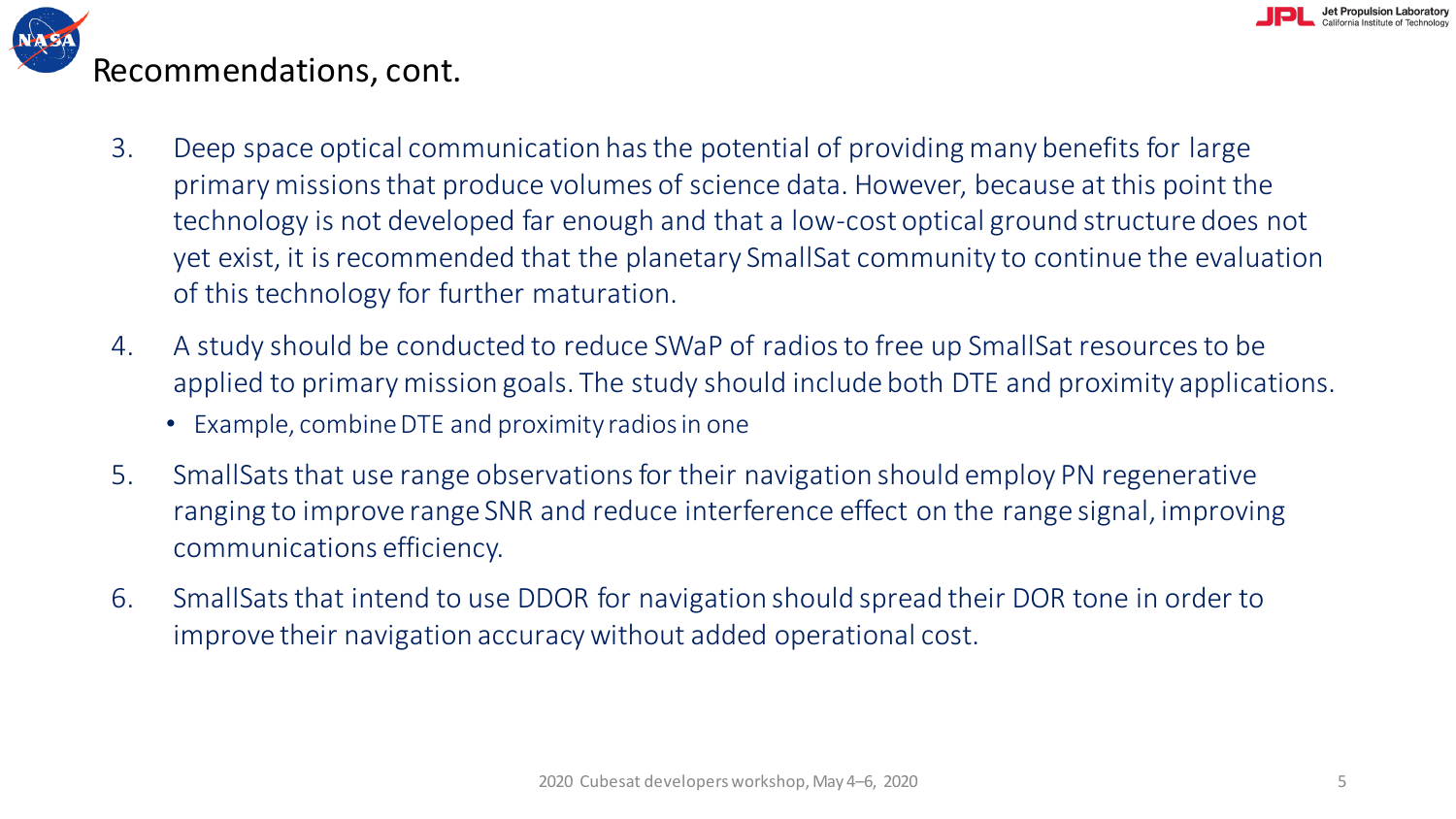

- 7. Because efficient, powerful SSPAs are needed to increase the range and transmission rate of SmallSats, investment should be made in Ka-band SSPAs with at least 40% power efficiency and an RF output exceeding 10 W. Similarly, at X-band SSPAs are needed with at least 40% power efficiency and greater than 15 W RF output.
- 8. Make investment in large aperture CubeSat deployable antennas focusing on two areas: (1) productize and improve reliability of the new technologies, such as mesh reflector and folded panel reflectarrays that have been developed in the past few years, and (2) fund R&D on higher risk new technologies that have better stowage efficiency / compaction ratio and/or lower mass density (see figure). The matrix of the state of TENDEG in a state of TENDEG in a state of TENDEG

KaTENna: One-meter, Ka-band, deployable mesh reflector antenna. Antenna prototype has been developed by TENDEG.

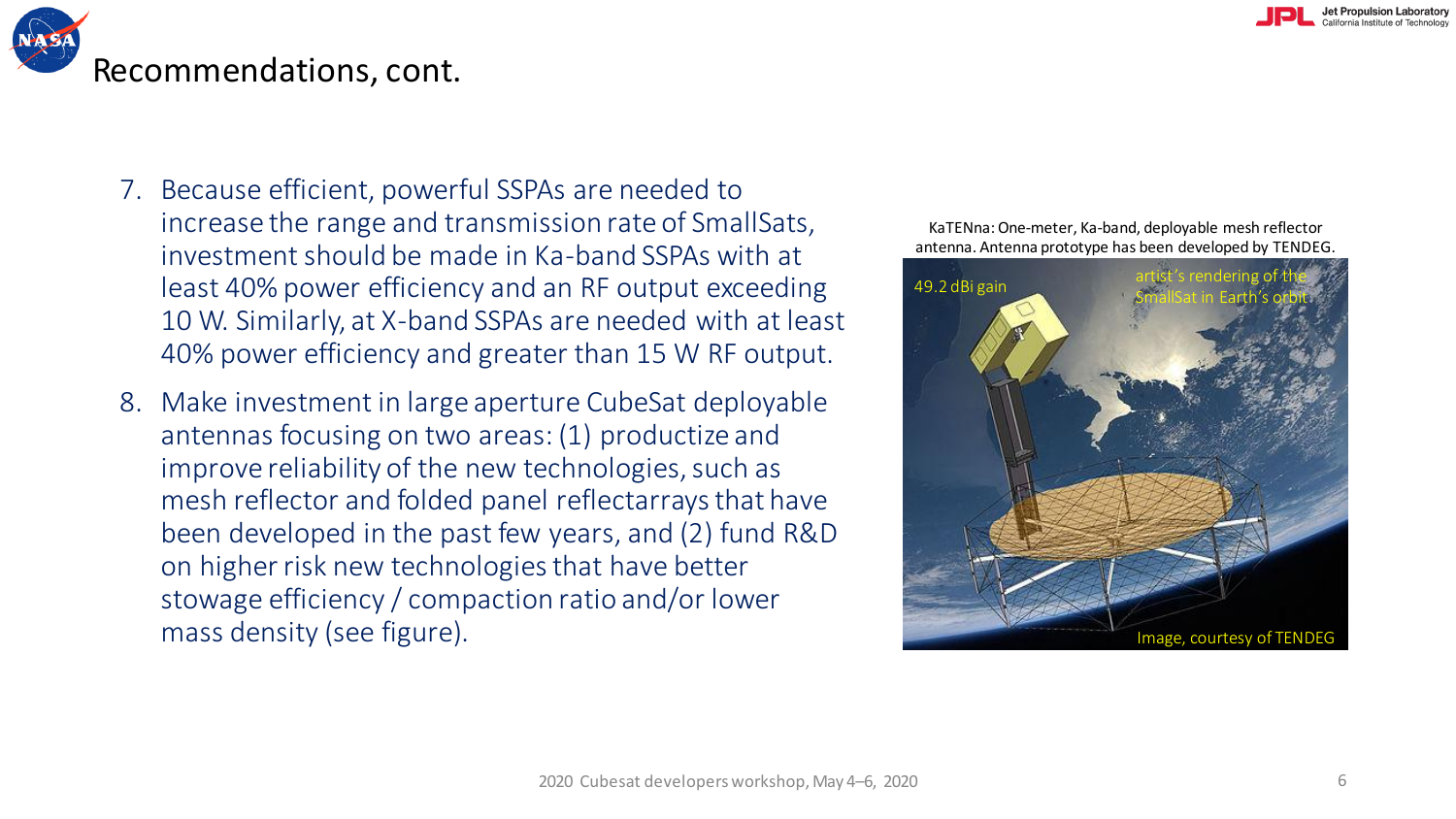

9. Optical navigation may offer great benefits to SmallSats with complex navigation requirements because it streamlines operations and enables new capabilities, such as autonomous navigation, rendezvous, and formation flying, that are not easily achievable with conventional approaches. NASA should invest in advancing the technology through development and flight demonstration efforts, with focus on low-cost Deep Space Positioning Systems (DPS) that would be suitable for use by SmallSats.

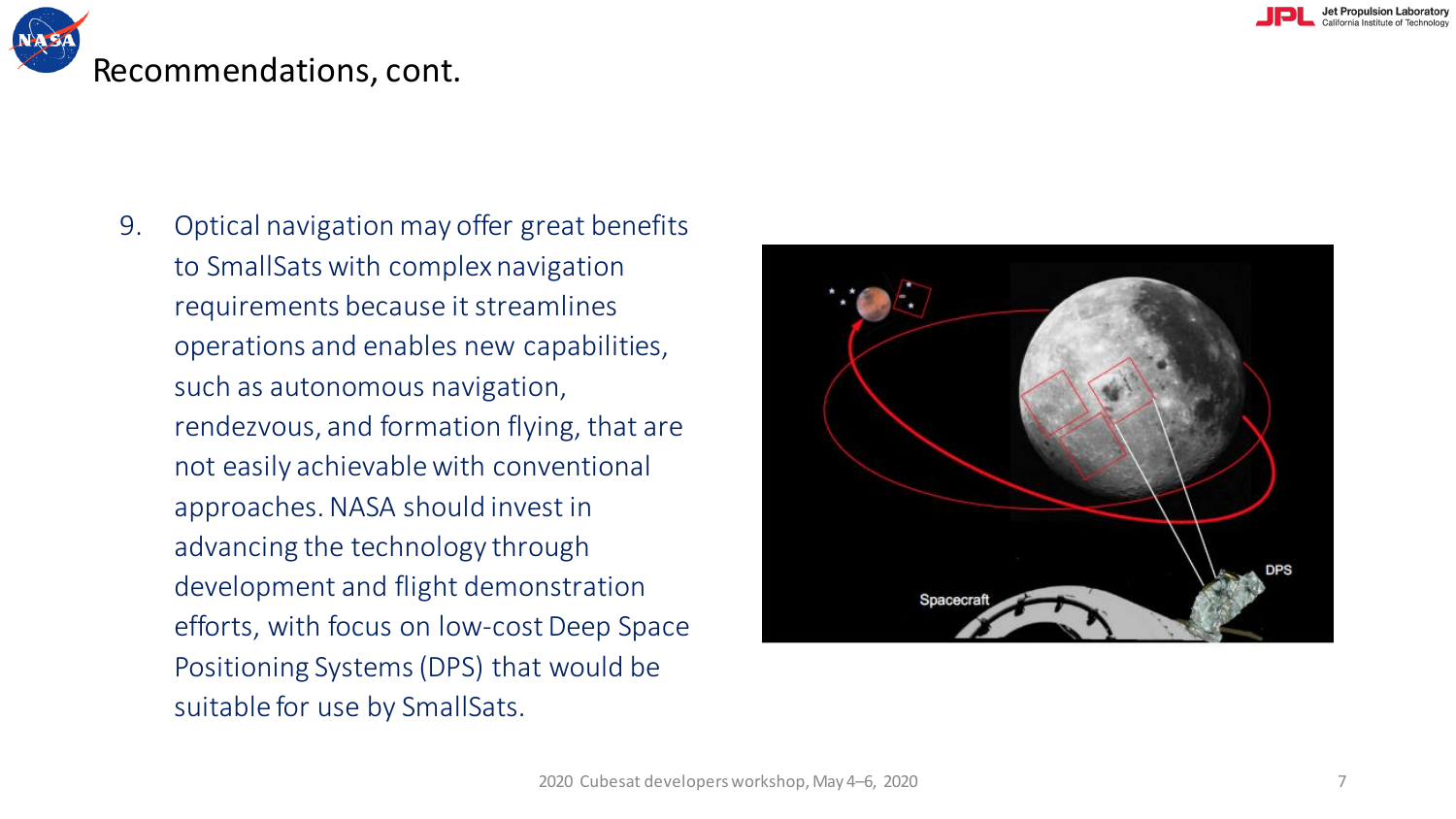



- 10. Missions are recommended to consider Disruption Tolerant Networing (DTN) as a solution to data flow reliability and mission operations cost savings.
- 11. Implement multiple instantiations of Proximity-1 protocol with a radio supporting multiple frequency channels (see figure)
- 12. Implement the Demand Assignment Multiple Access (DAMA) feature of Proximity-1 protocol

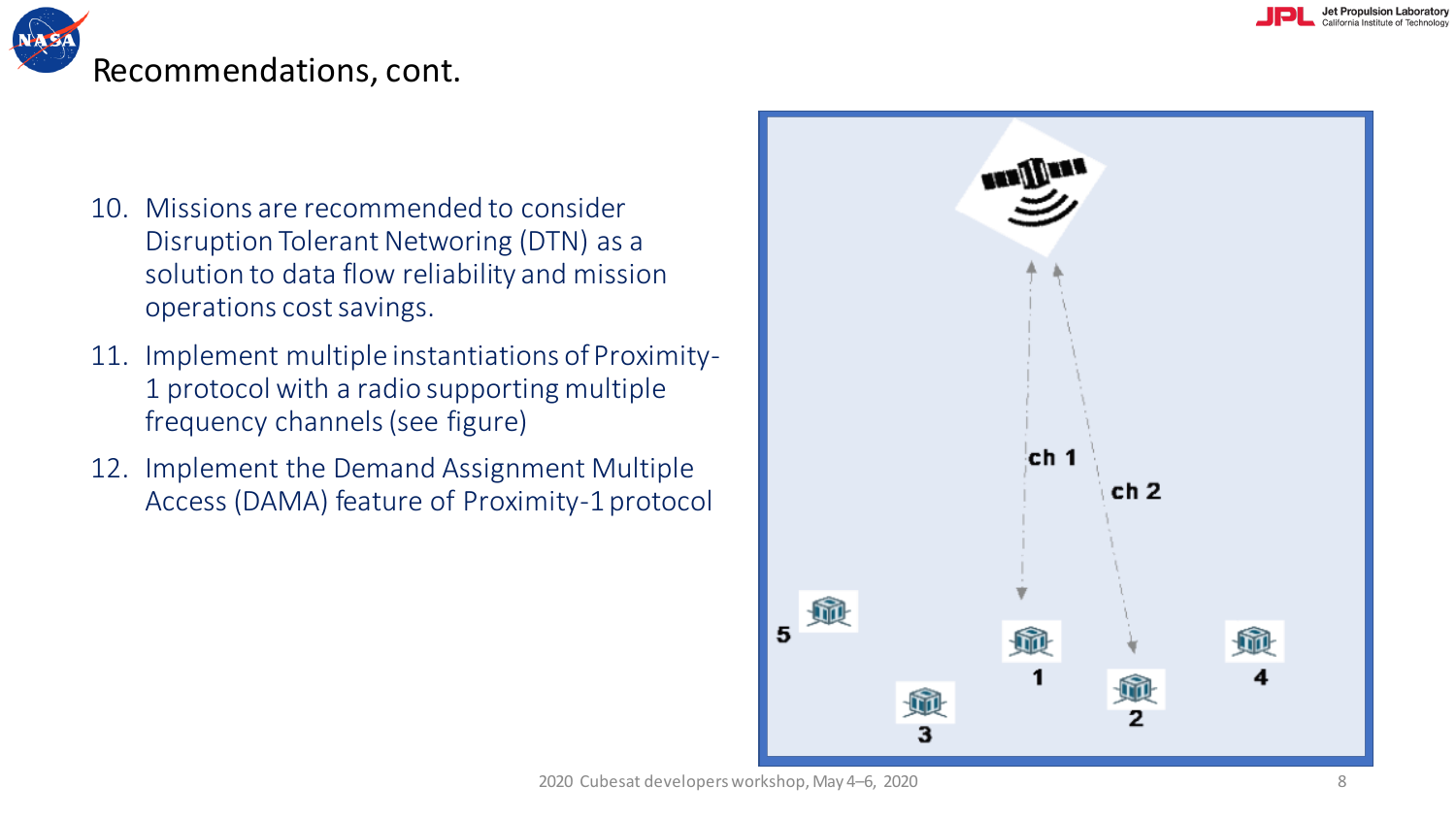



- 13. Due to the fast pace of SmallSat development, it is often not practical to develop a new proximity flight antenna as part of the mission. Consequently, it would be beneficial for space agencies to identify the range of likely antenna requirements and fund developments in those areas.
- 14. Depending on range and data rate requirements, guidelines on frequency preference and antenna directivity for proximity applications are provided in the Table:

| <b>Scenario</b>                                                    | <b>Antenna Type</b>                           | <b>Pointing Requirement</b>        | <b>Notes</b>                             |
|--------------------------------------------------------------------|-----------------------------------------------|------------------------------------|------------------------------------------|
| <b>Close Range</b>                                                 | <b>LGA to LGA</b>                             | No pointing                        | UHF is preferred                         |
| <b>Mars Orbiter Distance</b>                                       | <b>LGA to LGA</b><br><b>LGA to MGA or HGA</b> | No pointing<br>Pointing at one end | UHF is preferred                         |
| Long Distance (~50,000 km)                                         | <b>LGA to MGA or HGA</b>                      | Pointing at one end                |                                          |
| Very Long Distance (>50,000 km, such<br>as Saturnian moon to moon) | <b>HGA to HGA</b>                             | Pointing at both ends              | Ka-band outperforms lower<br>frequencies |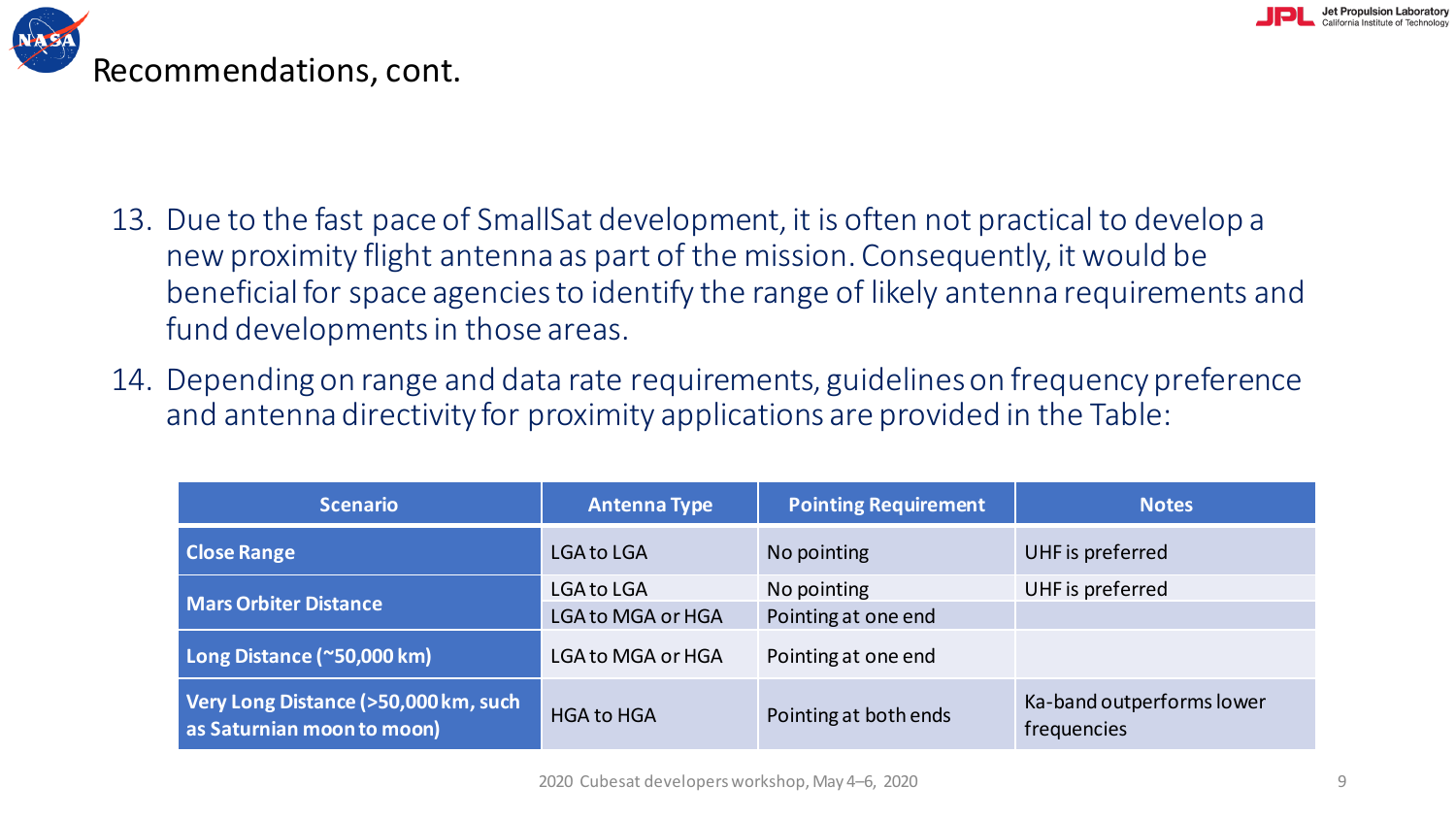

- 15. One-way proximity navigation is attractive because it allows simultaneous exchange between multiple satellites. Therefore, the merits of different one-way proximity navigation techniques should be examined via analysis, laboratory tests and flight implementation in order to determine the effectiveness of proposed one-way proximity navigation schemes.
- 16. Because Radio Science investigations typically require phase measurements, SmallSat radios that plan to support Radio Science should be able to accept an external frequency input. The external source is expected to offer the desired frequency stability that is needed for science observations.
- 17. SmallSats that plan to support Radio Science observations may be required to support dual band communication links, with a wide frequency band separation, in order to observe radio-wave propagation effects through a frequency-dependent medium and/or mitigate the effects of propagation through an ionized medium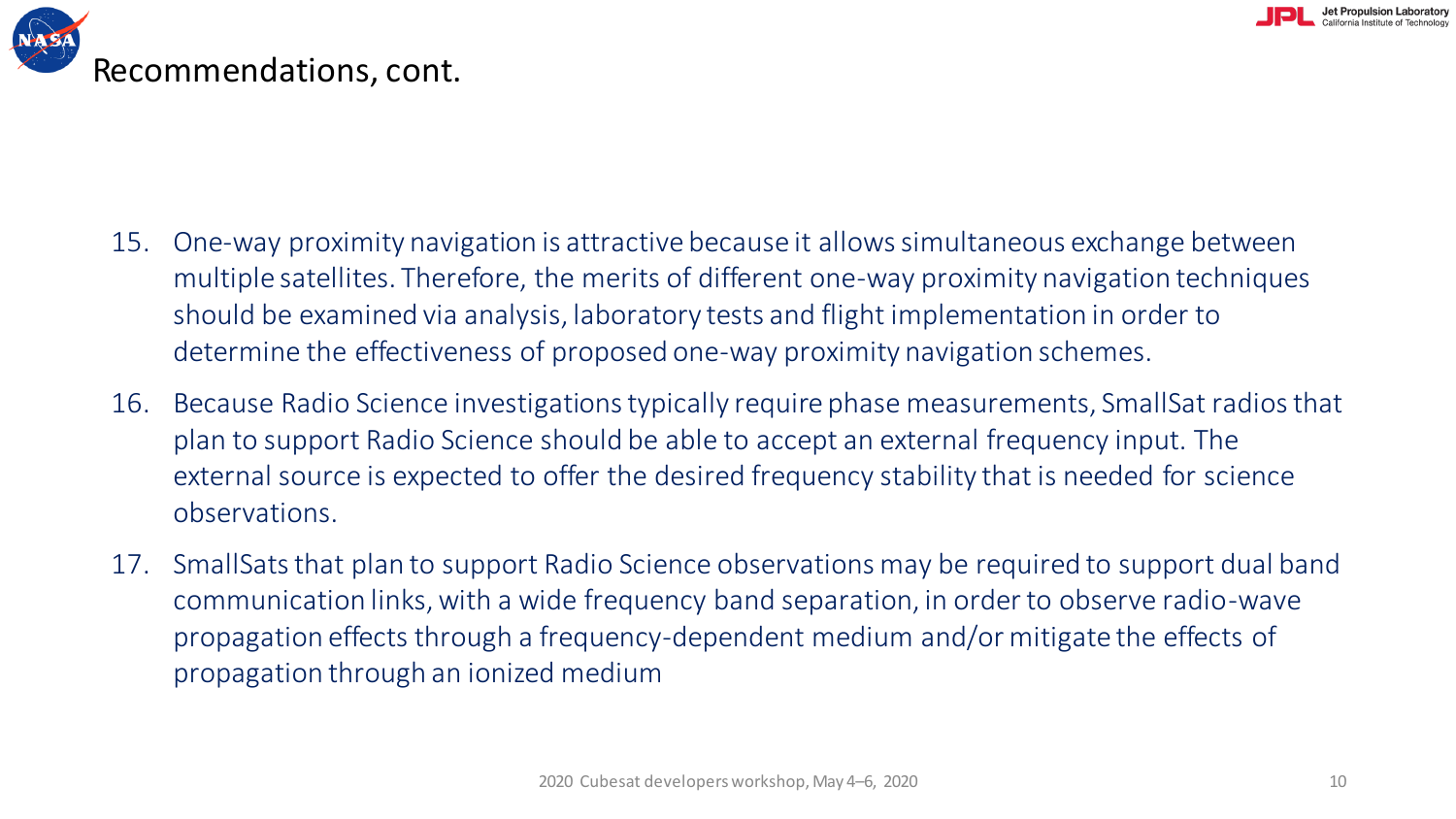

18. It is recommended that the DSN to continue the advancement and implementation of beam-sharing techniques (OMSPA, and MUPA) to allow more efficient utilization of the DSN's antennas in situations where multiple spacecraft all reside within the beamwidth of a single ground antenna.







| MSPA: | Multiple Spacecraft per Aperture |
|-------|----------------------------------|
|       | <b>OMSPA: Opportunistic MSPA</b> |
| MUPA: | Multiple Uplink per Antenna      |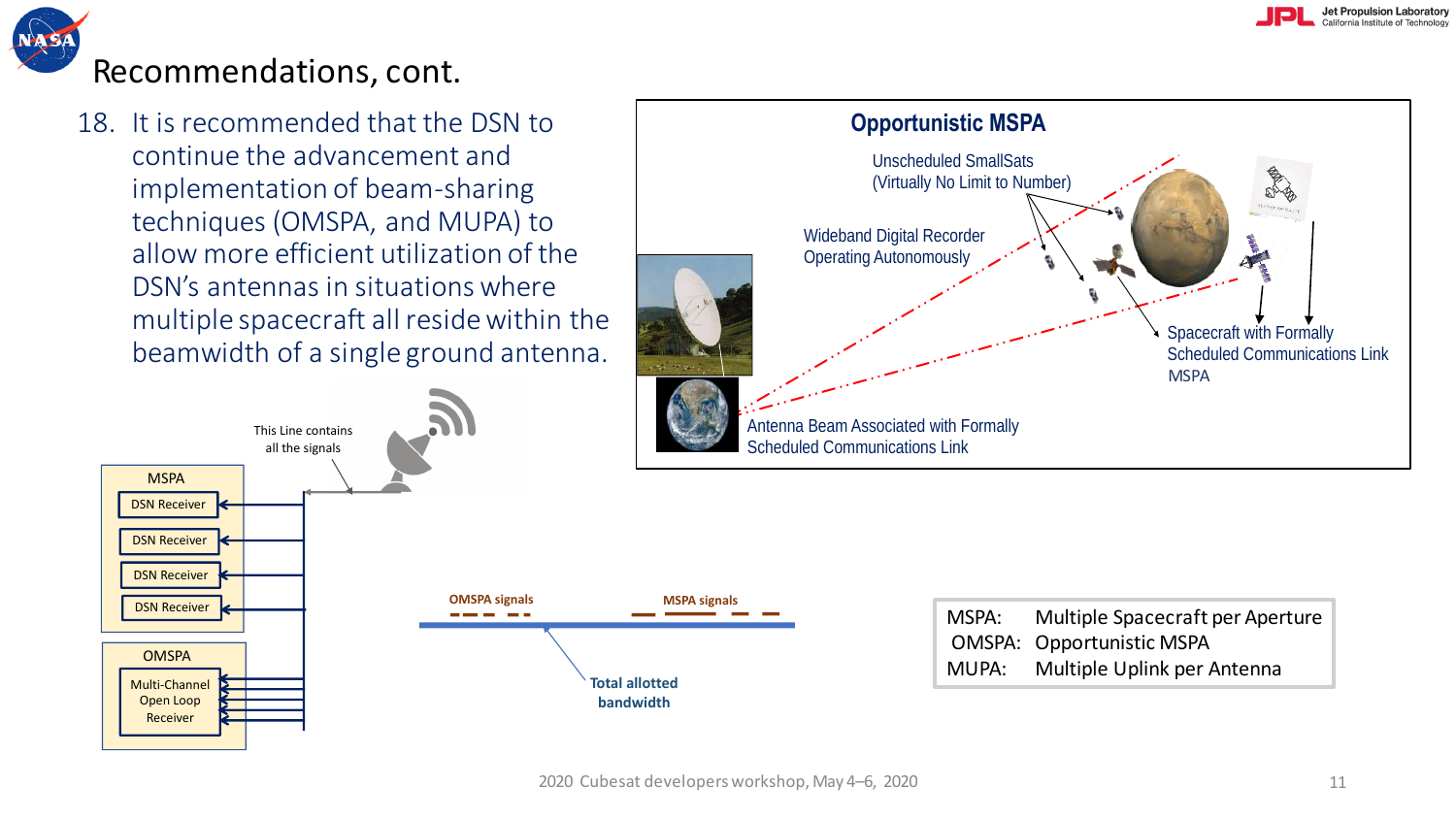

19. The DSN is recommended to increase the number of potentially available DSN-affiliated antenna assets by pursuing antenna cross-support arrangements with other agencies and non-profit entities. One example of this is the affiliation of Morehead State University's 21-m antenna with the DSN.

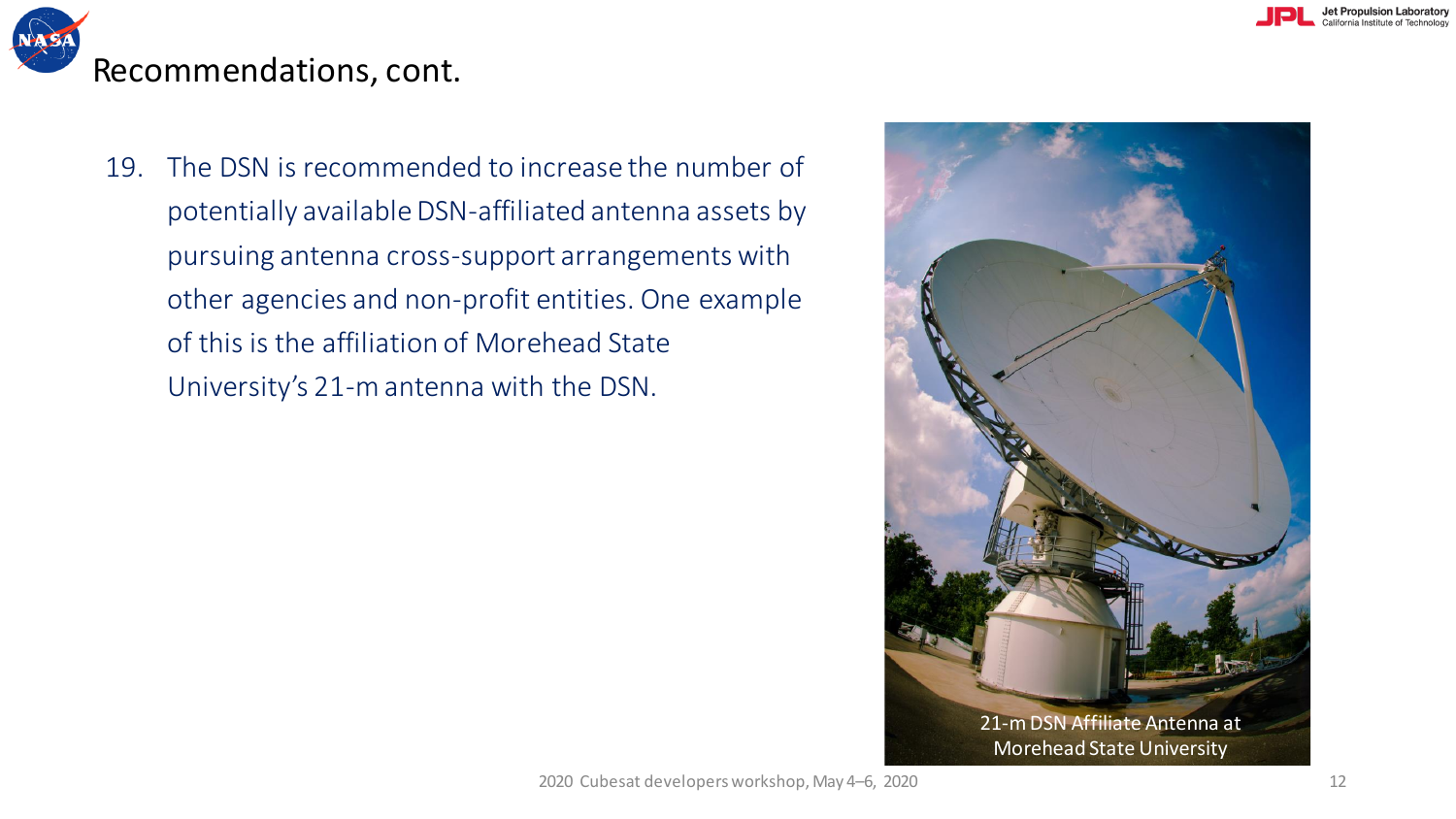

- 20. It is recommended that the DSN continue to investigate the feasibility of reducing setup/teardown times for ground antenna passes to free up more antenna time for SmallSats, as well as other DSN customers.
- 21. The Doppler Pass Sub-Sampling (DPSS) concept for reducing Doppler measurement time has been shown in NASA-funded studies to save DSN antenna time. This technology should be field tested and validated using a spacecraft of opportunity. Also, contingent on the successful validation of the DPSS technology, SmallSat missions should be designed to employ the DPSS concept for reducing Doppler measurement time, particularly when sequentially sharing the uplink during an MSPA pass.